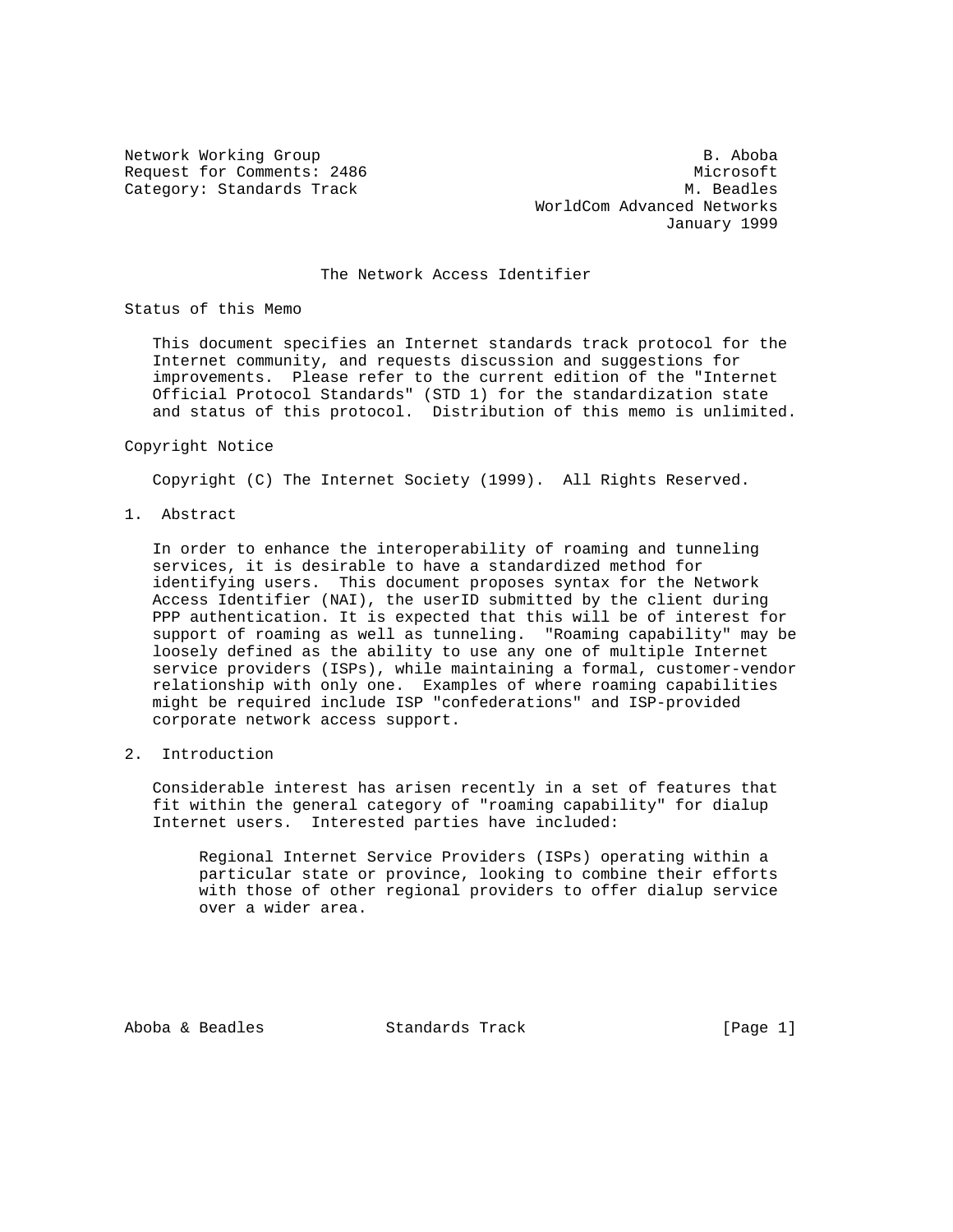National ISPs wishing to combine their operations with those of one or more ISPs in another nation to offer more comprehensive dialup service in a group of countries or on a continent.

 Businesses desiring to offer their employees a comprehensive package of dialup services on a global basis. Those services may include Internet access as well as secure access to corporate intranets via a Virtual Private Network (VPN), enabled by tunneling protocols such as PPTP, L2F, L2TP, and IPSEC tunnel mode.

 In order to enhance the interoperability of roaming and tunneling services, it is desirable to have a standardized method for identifying users. This document proposes syntax for the Network Access Identifier (NAI). Examples of implementations that use the NAI, and descriptions of its semantics, can be found in [1].

## 2.1. Terminology

This document frequently uses the following terms:

Network Access Identifier

 The Network Access Identifier (NAI) is the userID submitted by the client during PPP authentication. In roaming, the purpose of the NAI is to identify the user as well as to assist in the routing of the authentication request. Please note that the NAI may not necessarily be the same as the user's e-mail address or the userID submitted in an application layer authentication.

Network Access Server

 The Network Access Server (NAS) is the device that clients dial in order to get access to the network. In PPTP terminology this is referred to as the PPTP Access Concentrator (PAC), and in L2TP terminology, it is referred to as the L2TP Access Concentrator (LAC).

Roaming Capability

 Roaming capability can be loosely defined as the ability to use any one of multiple Internet service providers (ISPs), while maintaining a formal, customer-vendor relationship with only one. Examples of cases where roaming capability might be required include ISP "confederations" and ISP provided corporate network access support.

Aboba & Beadles Standards Track [Page 2]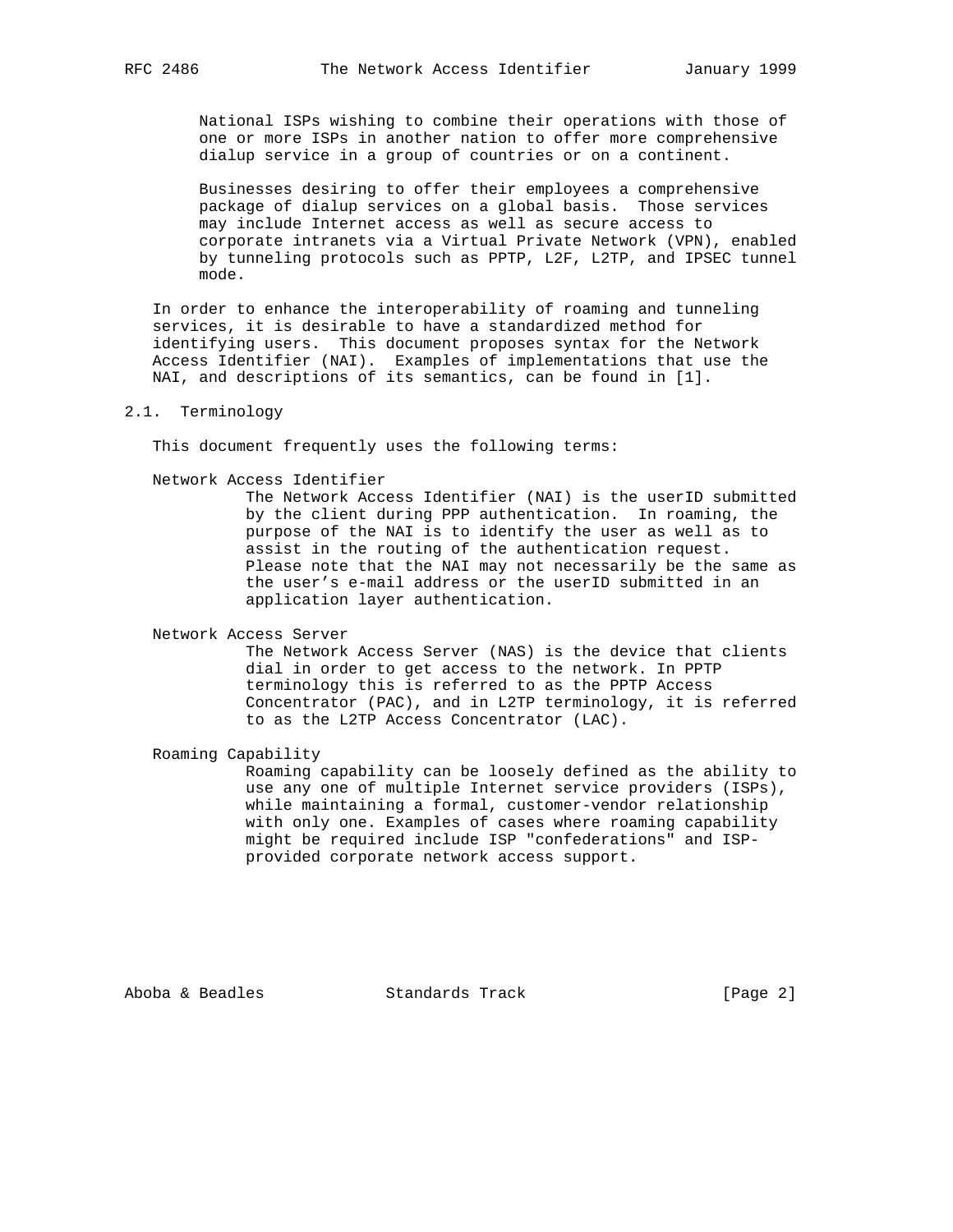Tunneling Service

 A tunneling service is any network service enabled by tunneling protocols such as PPTP, L2F, L2TP, and IPSEC tunnel mode. One example of a tunneling service is secure access to corporate intranets via a Virtual Private Network (VPN).

## 2.2. Requirements language

 In this document, the key words "MAY", "MUST, "MUST NOT", "optional", "recommended", "SHOULD", and "SHOULD NOT", are to be interpreted as described in [9].

2.3. Purpose

 As described in [1], there are now a number of services implementing dialup roaming, and the number of Internet Service Providers involved in roaming consortia is increasing rapidly.

 In order to be able to offer roaming capability, one of the requirements is to be able to identify the user's home authentication server. For use in roaming, this function is accomplished via the Network Access Identifier (NAI) submitted by the user to the NAS in the initial PPP authentication. It is also expected that NASes will use the NAI as part of the process of opening a new tunnel, in order to determine the tunnel endpoint.

### 2.4. Notes for Implementors

 As proposed in this document, the Network Access Identifier is of the form user@realm. Please note that while the user portion of the NAI conforms to the BNF described in [5], the BNF of the realm portion allows the realm to begin with a digit, which is not permitted by the BNF described in [4]. This change was made to reflect current practice; although not permitted by the BNF described in [4], FQDNs such as 3com.com are commonly used, and accepted by current software.

 Please note that NAS vendors may need to modify their devices so as to support the NAI as described in this document. Devices handling NAIs MUST support an NAI length of at least 72 octets.

## 3. Formal definition of the NAI

 The grammar for the NAI is given below, described in ABNF as documented in [7]. The grammar for the username is taken from [5], and the grammar for the realm is an updated version of [4].

nai  $=$  username / ( username "@" realm )

Aboba & Beadles Standards Track [Page 3]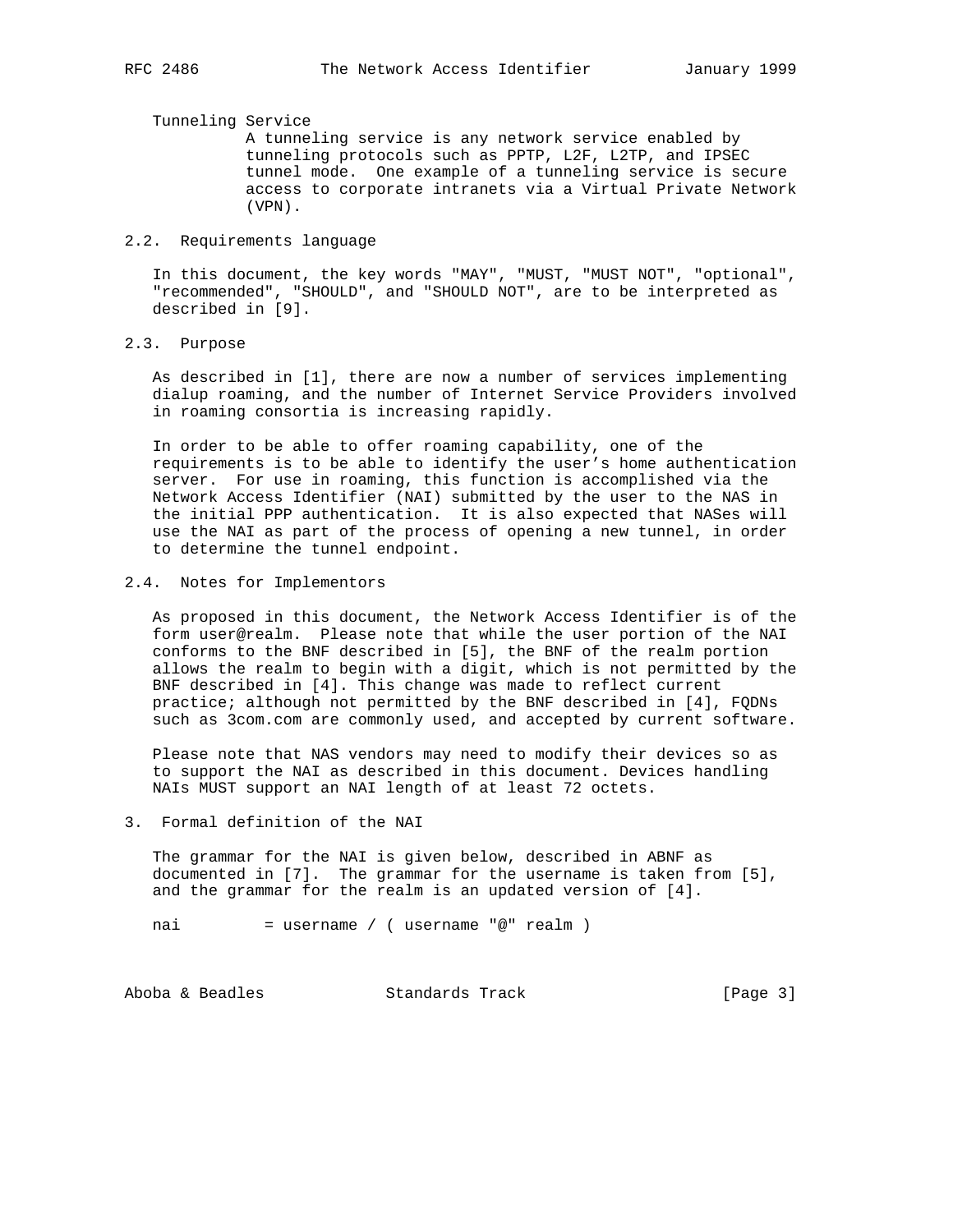RFC 2486 The Network Access Identifier January 1999

| $usename = dot-string$ |                                                                                                    |
|------------------------|----------------------------------------------------------------------------------------------------|
|                        | realm = realm "." label                                                                            |
| label                  | $=$ let-dig * (ldh-str)                                                                            |
|                        | $ldh-str = *$ (Alpha / Digit / "-" ) let-dig                                                       |
|                        | $dot-string$ = string / ( $dot-string$ "." string )                                                |
|                        | string $= char / (string char)$                                                                    |
| char                   | $= C$ / ( "\" x )                                                                                  |
|                        | let-dig = Alpha / Digit                                                                            |
| Alpha                  | = $x41-5A$ / $x61-7A$ ; A-Z / a-z                                                                  |
| Digit                  | $=$ $2x30-39$ ; 0-9                                                                                |
| C                      | = < any one of the 128 ASCII characters, but<br>not any special or SP >                            |
| x                      | $=$ $\&x00-7F$<br>; all 127 ASCII characters, no exception                                         |
| SP                     | = %x20 ; Space character                                                                           |
| special                | $=$ "<" / ">" / "(" / ")" / "[" / "]" / "\" / "."<br>/ ", " / "; " / ": " / "@" / %x22 / Ctl       |
| Ctl                    | $=$ $x00-1F$ / $x7F$<br>; the control characters (ASCII codes 0 through 31<br>; inclusive and 127) |

Examples of valid Network Access Identifiers include:

 fred@3com.com fred@foo-9.com fred\_smith@big-co.com fred=?#\$&\*+-/^smith@bigco.com fred@bigco.com nancy@eng.bigu.edu eng!nancy@bigu.edu eng%nancy@bigu.edu

Aboba & Beadles Standards Track [Page 4]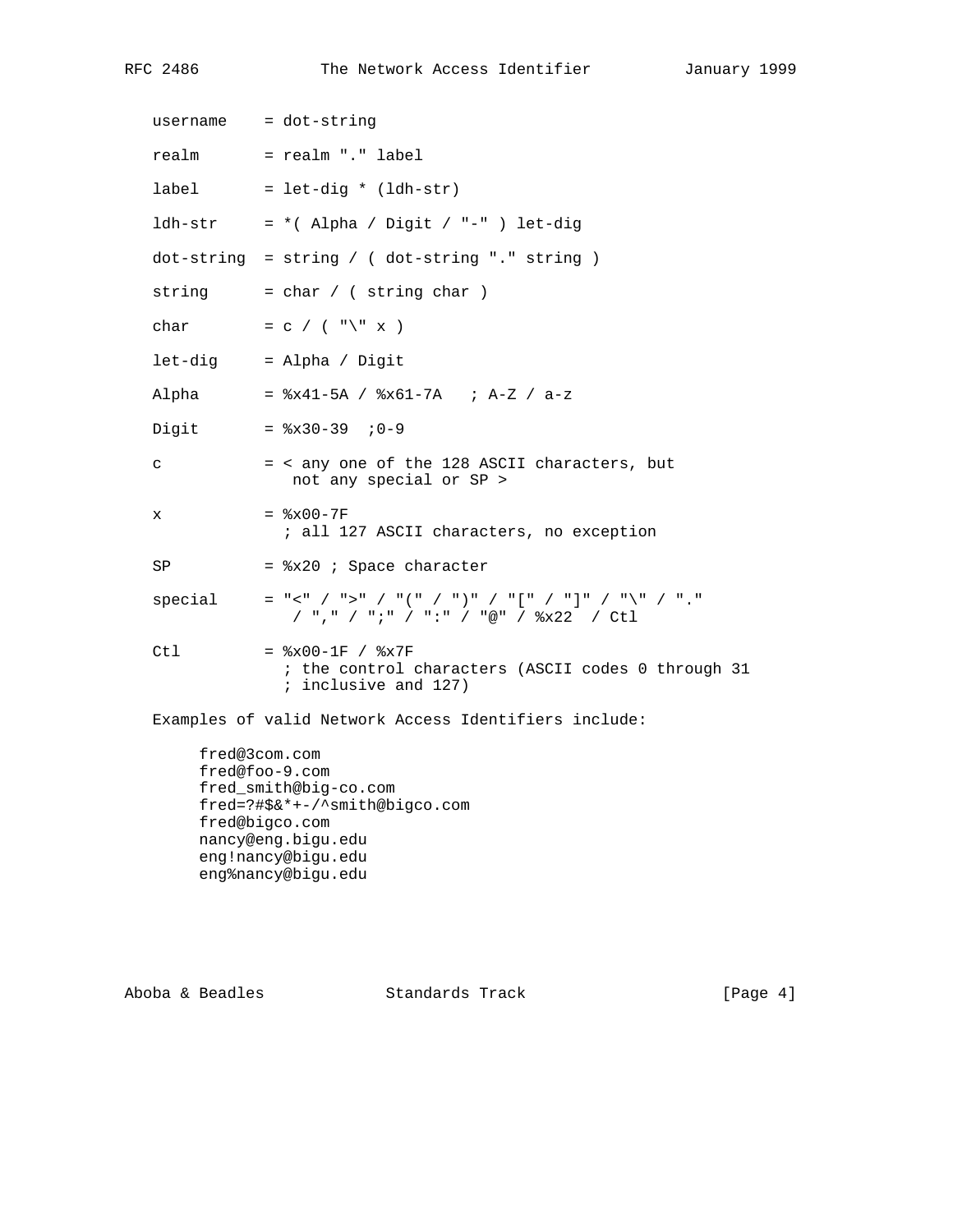Examples of invalid Network Access Identifiers include:

 fred@foo fred@foo\_9.com @howard.edu fred@bigco.com@smallco.com eng:nancy@bigu.edu eng;nancy@bigu.edu <nancy>@bigu.edu

- 4. References
	- [1] Aboba, B., Lu J., Alsop J., Ding J. and W. Wang, "Review of Roaming Implementations", RFC 2194, September 1997.
	- [2] Rigney C., Rubens A., Simpson W. and S. Willens, "Remote Authentication Dial In User Service (RADIUS)", RFC 2138, April 1997.
	- [3] Rigney C., "RADIUS Accounting", RFC 2139, April 1997.
	- [4] Mockapetris, P., "Domain Names Implementation and Specification", STD 13, RFC 1035, November 1987.
	- [5] Postel, J., "Simple Mail Transfer Protocol", STD 10, RFC 821, August 1982.
	- [6] Gulbrandsen A. and P. Vixie, "A DNS RR for specifying the location of services (DNS SRV)", RFC 2052, October 1996.
	- [7] Crocker, D. and P. Overrell, "Augmented BNF for Syntax Specifications: ABNF", RFC 2234, November 1997.
	- [8] Kent, S. and R. Atkinson, "Security Architecture for the Internet Protocol", RFC 2401, November 1998.
	- [9] Bradner, S., "Key words for use in RFCs to Indicate Requirement Levels", BCP 14, RFC 2119, March 1997.
- 5. Security Considerations

 Since an NAI reveals the home affiliation of a user, it may assist an attacker in further probing the username space. Typically this problem is of most concern in protocols which transmit the user name in clear-text across the Internet, such as in RADIUS, described in [2] and [3]. In order to prevent snooping of the user name, protocols may use confidentiality services provided by IPSEC, described in [8].

Aboba & Beadles Standards Track [Page 5]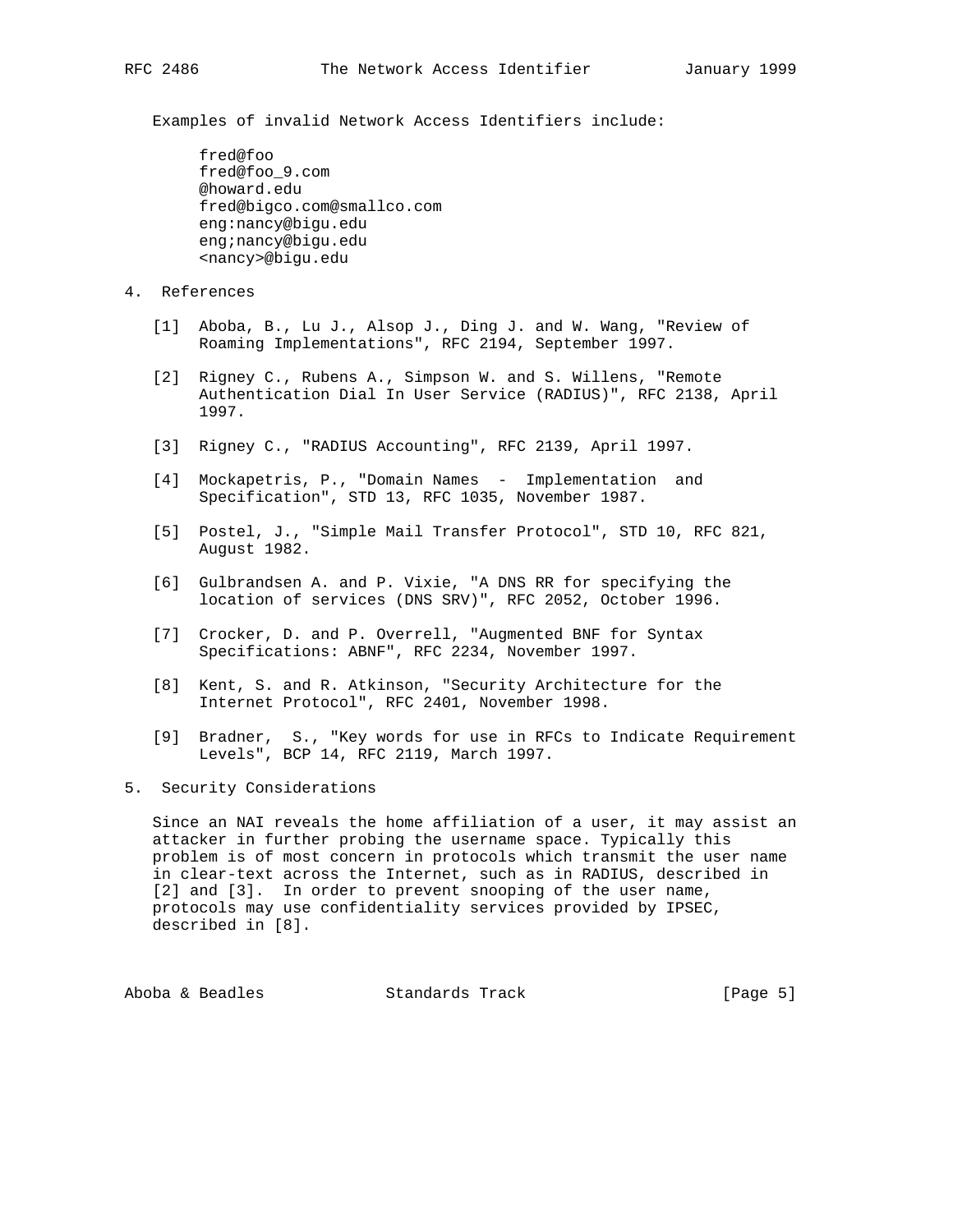## 6. IANA Considerations

 This document defines a new namespace that will need to be administered, namely the NAI realm namespace. In order to to avoid creating any new administrative procedures, administration of the NAI realm namespace will piggyback on the administration of the DNS namespace.

 NAI realm names are required to be unique and the rights to use a given NAI realm for roaming purposes are obtained coincident with acquiring the rights to use a particular fully qualified domain name (FQDN). Those wishing to use an NAI realm name should first acquire the rights to use the corresponding FQDN. Using an NAI realm without ownership of the corresponding FQDN creates the possibility of conflict and therefore is to be discouraged.

 Note that the use of an FQDN as the realm name does not imply use of the DNS for location of the authentication server or for authentication routing. Since to date roaming has been implemented on a relatively small scale, existing implementations typically handle location of authentication servers within a domain and perform authentication routing based on local knowledge expressed in proxy configuration files. The implementations described in [1] have not found a need for use of DNS for location of the authentication server within a domain, although this can be accomplished via use of the DNS SRV record, described in [6]. Similarly, existing implementations have not found a need for dynamic routing protocols, or propagation of global routing information. Note also that there is no requirement that the NAI represent a valid email address.

7. Acknowledgements

 Thanks to Glen Zorn of Microsoft for many useful discussions of this problem space.

Aboba & Beadles Standards Track (Page 6)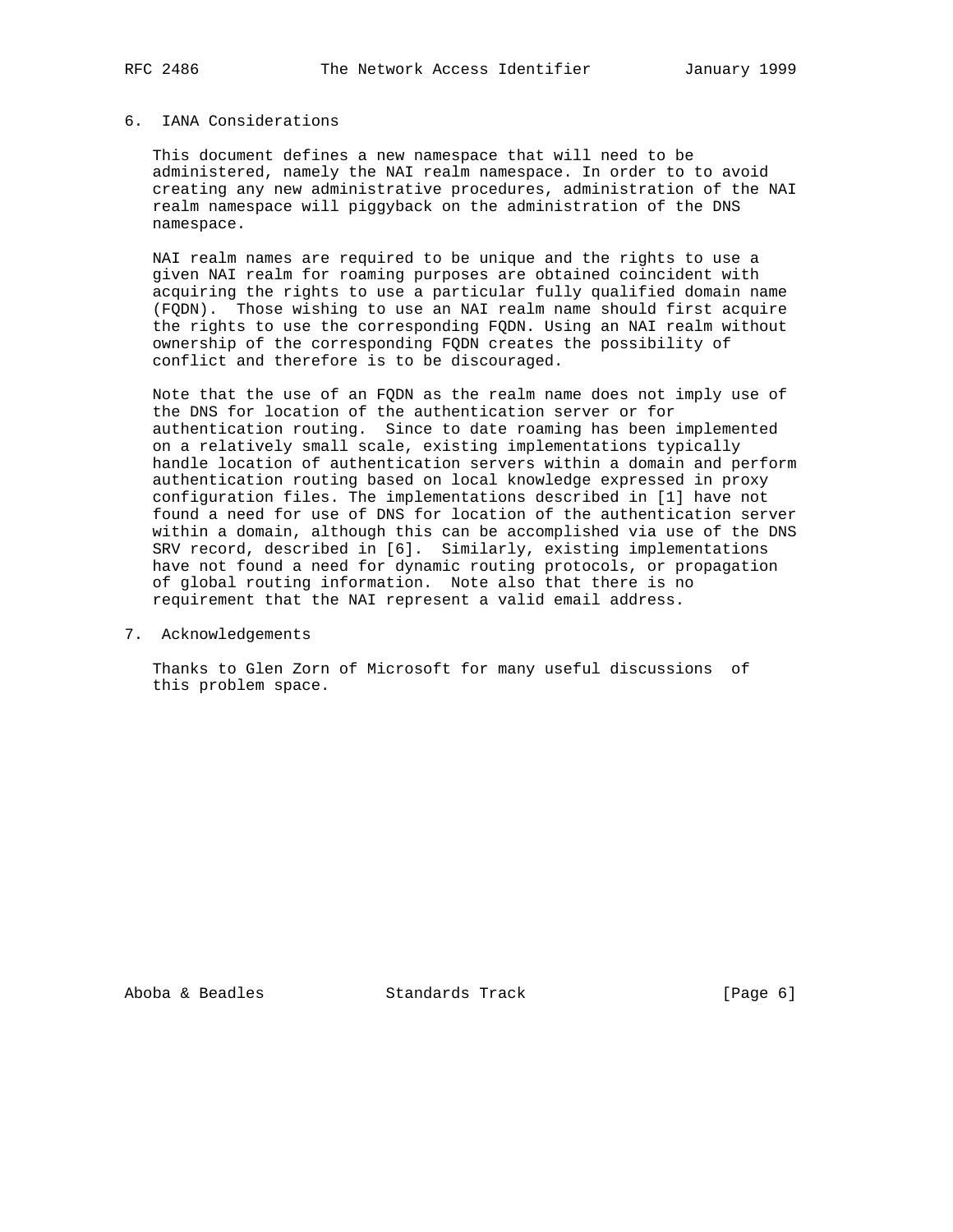# 8. Authors' Addresses

 Bernard Aboba Microsoft Corporation One Microsoft Way Redmond, WA 98052

 Phone: 425-936-6605 EMail: bernarda@microsoft.com

 Mark A. Beadles WorldCom Advanced Networks 5000 Britton Rd. Hilliard, OH 43026

 Phone: 614-723-1941 EMail: mbeadles@wcom.net